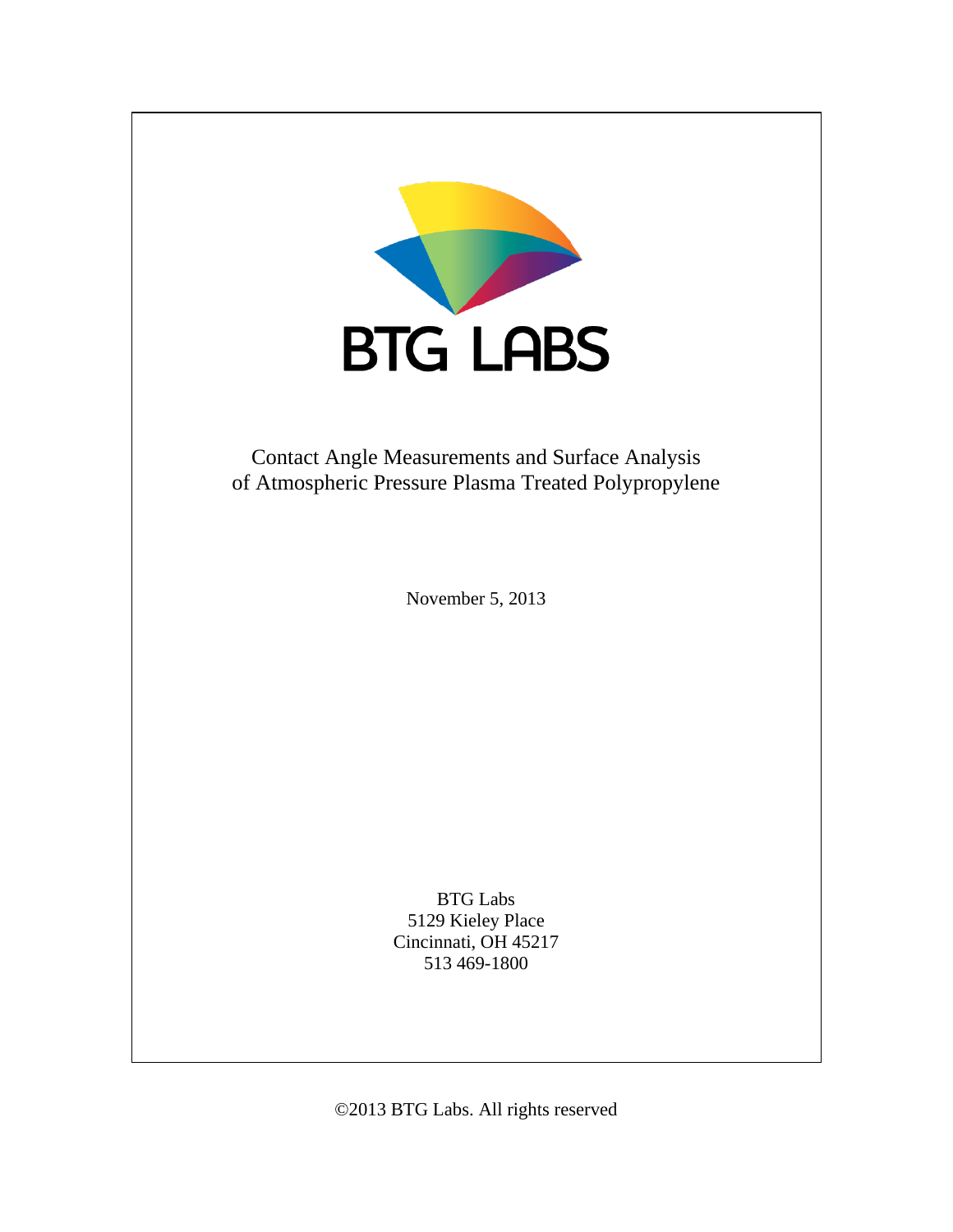# **Introduction**

The Surface Analyst™ rapidly obtains contact angles from surfaces via Ballistic Deposition, whereby a small drop of liquid (usually water) is constructed *in situ* on the surface via a pulsed stream of nanoliter-sized droplets. The contact angles established in this manner are a sensitive function of surface chemical composition. In this work, injection molded polypropylene panels were oxidized to various levels via exposure to an atmospheric pressure plasma treatment process. Surface chemical composition was determined via X-ray Photoelectron Spectroscopy (XPS), and the chemical composition was related to the water contact angles determined using a Surface Analyst™.

## **Experimental**

*Substrates:* High purity, additive-free polypropylene plaques (Lyondell Basell, Lansing, MI) were wrapped in aluminum foil immediately after injection molding with care begin taken to avoid contact of the surfaces. Samples were unwrapped immediately prior to treatment and then analyzed via XPS and/or contact angle measurements within an hour.

### *Surface preparation:*

Plasma treatments were performed using air at atmospheric pressure (single rotary plasma jet RD1004, Plasmatreat North America Inc., Mississauga, ON). An electrode gun that produces a stream of low temperature ionized gas is mounted on a robotic arm with controllable traverse rate, pitch (lateral distance between successive traverses), and sample/gun distance. Samples received treatment with a fixed traverse rate of 6"/second while the gun-sample distance was varied from 0.4" to 1.0". Pitch was held constant at  $0.7"$ .

*Surface energy measurements:* Ballistic contact angles of distilled, deionized water were obtained using a Surface Analyst™ (Brighton Technologies Group, Inc., Cincinnati, OH).

*X-ray photoelectron spectroscopy:* XPS spectra were obtained using a SSL M-probe using monochromatic Al  $k_{\alpha}$  X-rays with an 800 $\mu$ m spot size. Three separate spots were analyzed on each specimen with the atomic compositions reported as an average of these three separate locations.

### **Results and Discussion**

Figure 1 shows the Ballistic Contact Angle of water as a function of the plasma jet to surface distance. Untreated plaques showed >90° contact angle; decreasing the distance from plasma jet to surface at a constant traverse rate resulted in a linear decrease in the contact angle. Once the jet was 0.6" away from the surface, further decrease in the distance resulted in much less change in contact angle.

Figure 2 shows the corresponding atomic % oxygen detected in the polypropylene surface as a function of plasma jet to surface distance. Decreasing the distance from plasma jet to surface at a constant traverse rate resulted in a linear increase in the amount of oxidation of the polypropylene.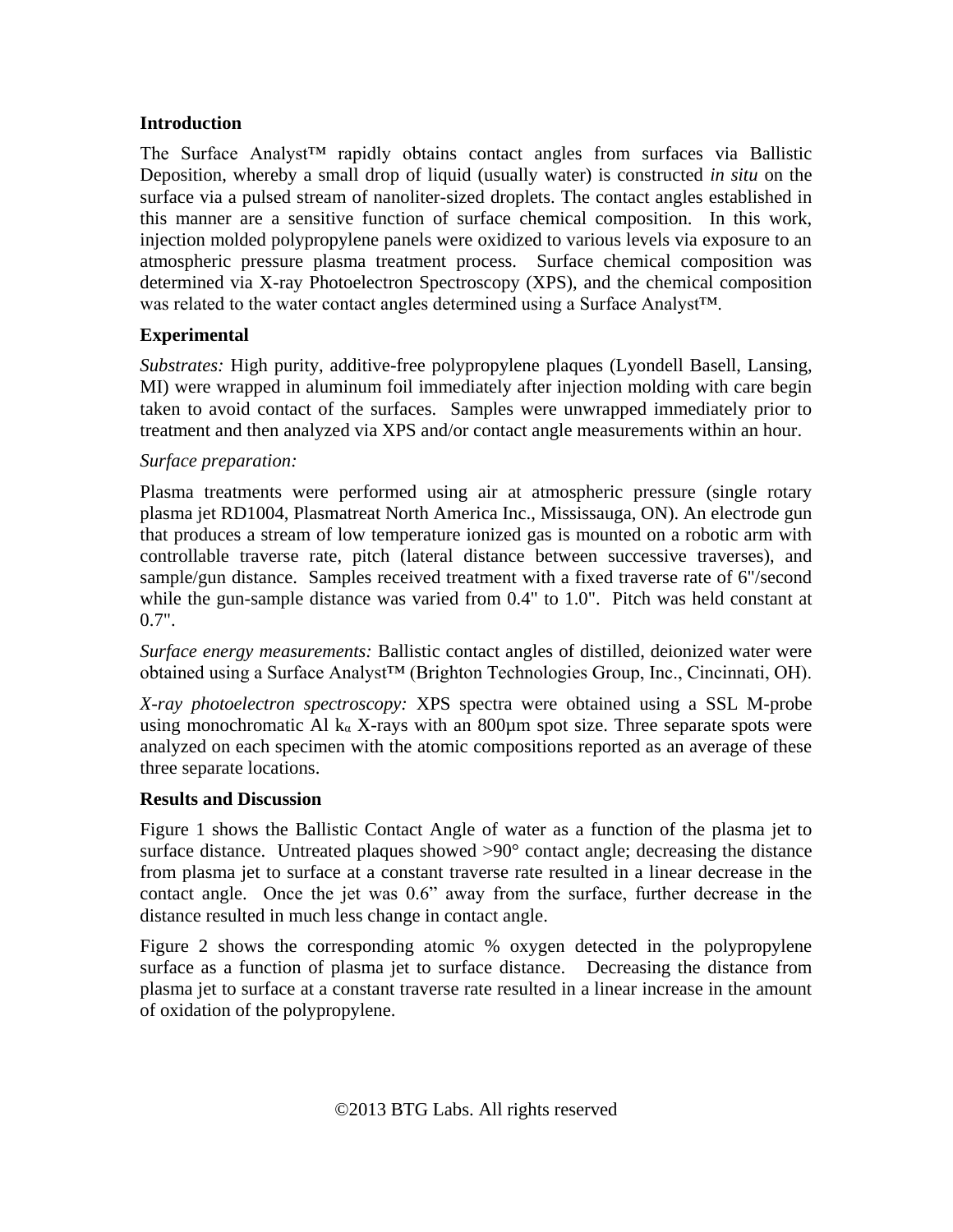

Figure 1. Ballistic contact angle of water versus plasma jet to surface distance for atmospheric pressure plasma treated polypropylene.



Z-height (in)

**Figure 2.** Relative atomic % oxygen versus plasma jet to surface distance for atmospheric pressure plasma treated polypropylene.

©2013 BTG Labs. All rights reserved